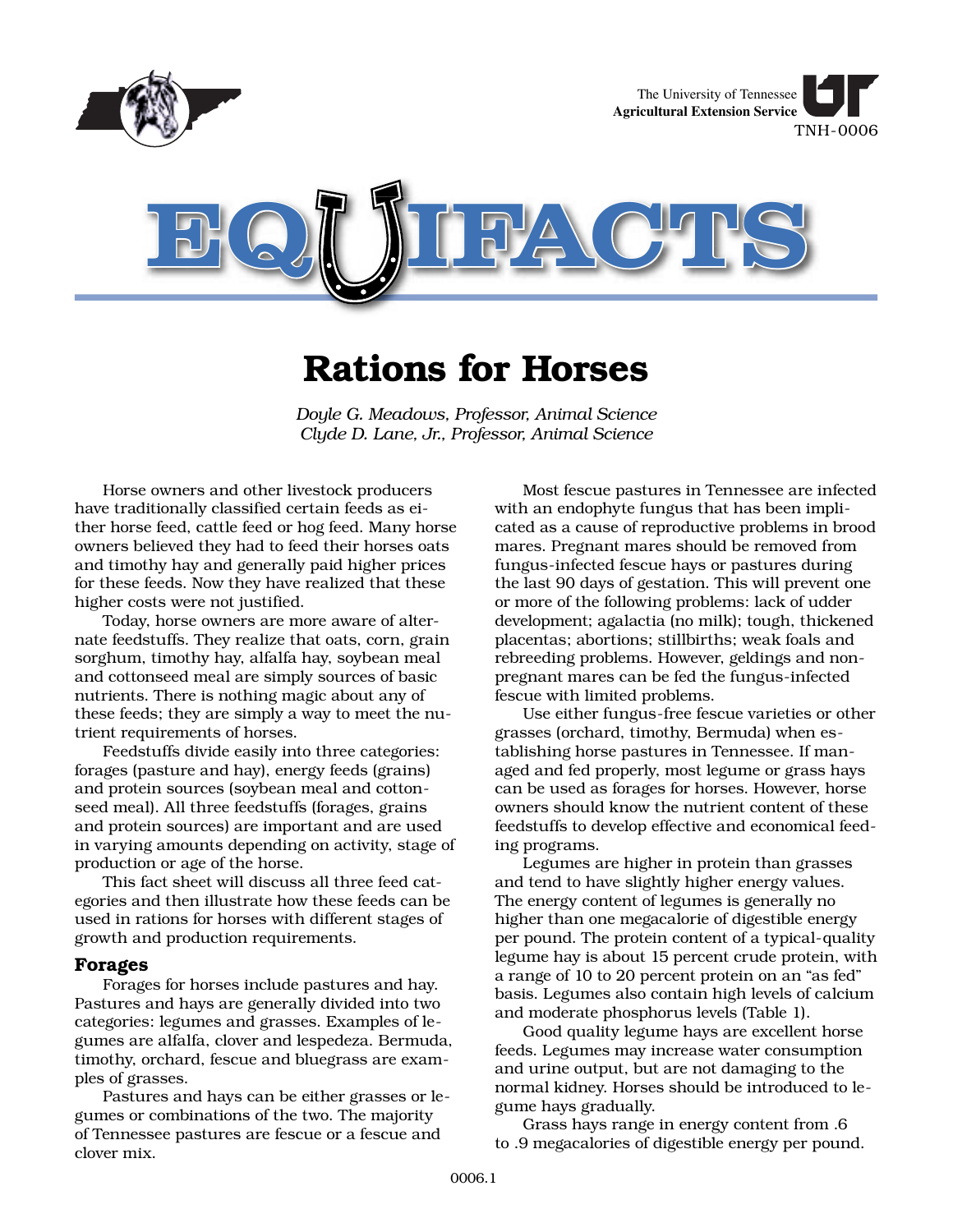Protein content is generally low to moderate and ranges from 6 to 12 percent crude protein. Grass hays vary in nutritional value because they are easily affected by maturity at harvesting, fertilization rates and moisture. Grasses are moderate sources of calcium and phosphorus (Table 2).

Hays that are green, leafy and free from dust and contaminants can provide at least part, if not all, of a horse's daily nutrient requirements. If forages are mature, bleached, weathered, dark and dusty, they may not contain sufficient nutrient content to meet the requirements of horses. Food quality forages may be used as the sole source of feed to meet maintenance requirements for mature horses, provided these animals have access to a vitamin-mineral supplement. Forages are not considered good sources of energy for hard working or highly productive horses. The horses will need to be supplemented, depending on level or work. It's important to remember that the nutrient content of pasture or hays is greatly affected by the stage of maturity at harvest, season of year, soil fertility, climate, variety and length of storage.

## **Energy Feeds**

Energy feeds, as the name indicates, are high in energy content and low in fiber. These include feeds that are primarily cereal grains, such as corn, oats, sorghum and barley. The digestible energy content of these feeds ranges from 1.30 to 1.56 megacalories per pound of digestive energy. Protein content of energy feeds ranges between 9 and 13 percent crude protein. Energy feeds are poor sources of calcium, but moderate sources of phosphorus (Table 3).

Cereal grains are fed to supply energy. These feeds are included in rations of horses having high energy requirements, such as hard-working horses. They should be fed to horses either whole, coarsely processed (crimped, rolled, flaked) or pelleted. Do not feed finely ground feeds to horses. Fine grinding causes respiratory problems due to dust and may result in an impaction in the digestive tract, causing a colic situation.

Processing grains typically increases digestibility. These processing methods include cracking, rolling, crimping, steam flaking, micronizing or extruding. Digestibility of oats and barley can be improved 2 to 5 percent by processing. The largest increase in digestibility can be achieved by processing milo, wheat and rye. Processing these grains can improve digestibility by up to 15 percent. Processing can improve digestibility of corn by 7 to 9 percent.

Pelleted feeds reduce waste, dust and storage space required while increasing digestibility. However, it is extremely important to feed pellets by weight and not volume. Pellets may be more

prone to cause colic due to overconsumption and rapid fermentation of carbohydrates in the digestive tract. Recent research indicates that extruding increases digestibility and reduces colic. However, the extrusion process is so expensive that extruded feeds are not utilized by most feed companies.

All common grains may be used for horses; however, nutritive value and physical characteristics must be considered when formulating diets. Oats, because of their high fiber and lower digestible energy content, are the choice grain for horses. The high fiber content of oats makes feeding oats safer compared to other grains.

Corn is an excellent source of energy for horses. It has much lower fiber levels and contains appreciably more energy than oats. It is also the most economical source of energy available to horses. However, because of its high energy-to-fiber ratio, corn must be fed carefully. A volume of corn may weigh twice as much and contain twice as much energy as an equal volume of oats.

Barley is totally acceptable as a source of grain for horses. It has lower fiber and higher energy levels than oats. If barley is to be fed, it should be steam rolled or crimped to loosen a closely adhered outer hull. Rye, although lower in palatability, can be fed to horses if it has not been contaminated by ergot.

Sorghum grains and wheat can be fed to horses; however, these grains should be processed. These small, dense grains contain extremely small amounts of fiber and should be rolled, cracked or steam flaked to aid in digestion. Wheat should be limited to include no more than 20 percent of the grain mixture.

#### **Proteins Feeds**

Grains for young, growing horses, lactating mares and other productive horses will need to be fortified with a high-protein supplement to account for additional protein requirements above maintenance. Protein supplements used in horse nutrition come from both plant and animal sources.

Supplemental plant protein sources are mostly oil seed meals such as soybean meal, cottonseed meal and linseed (flaxseed) meal. Although cottonseed meal does contain gossypol, approximately 25 percent of the supplemental protein can be cottonseed meal without affecting performance. In addition, peanut meal, safflower meal and sunflower meal can be used in horse diets but have limited application due to availability and price (Table 4).

Protein feeds of animal origin, such as dried skim milk, fish meal, casein and meat meal, can be used in horse feeds; however cost, availability,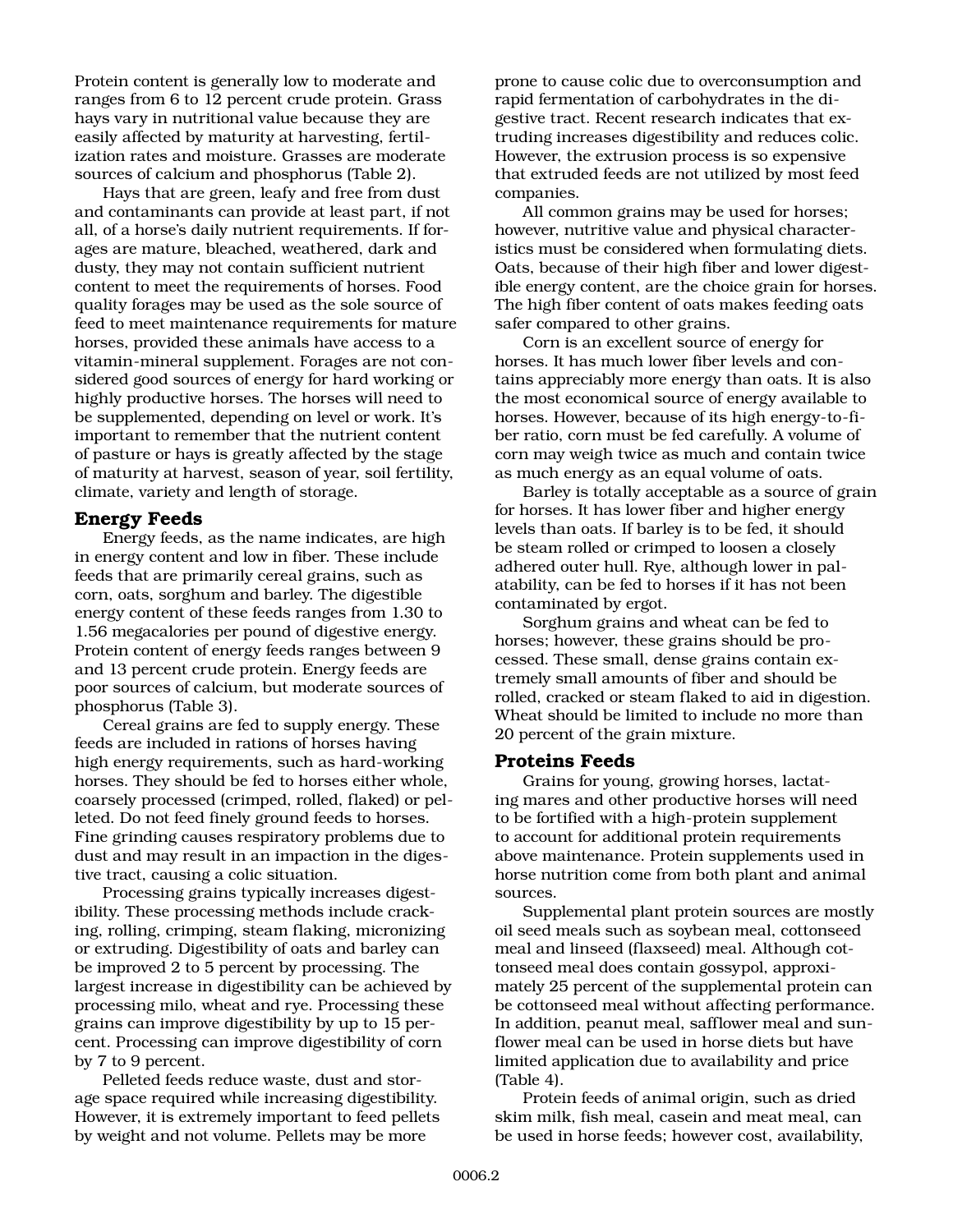palatability and even rancidity preclude most of these products from being widely used in the United States. Dried skim milk is utilized in many foal feeds made by domestic feed processors.

The value of a protein supplement depends not only on its protein content but also on its protein quality (amino acid profile). Soybean meal has been the highest quality protein source in terms of meeting amino acid deficiencies of cereal grains while maintaining an economically feasible ration. Commercially mixed feeds may contain a mixture of protein sources based on least-cost feed formulation.

Actual combination of feedstuffs and the amount of feed for a specific purpose will depend on the following:

- 1. Availability and cost of the feed
- 2. Nutrient content of the feed
- 3. Size of the horse
- 4. Stage of production (work, growth, lactation, etc.)

At times it is beneficial to know what proportion of feedstuffs to combine to give a mixture with a specific nutrient content, in percent. For example, a horse owner may desire to add soybean meal to oats to get a 14 percent protein mixture. A simple calculation method is to use the "Pearson square method," as shown in the figure below.



Set in the center of the square is the desired nutrient level (14 percent protein). From Table 3, use the percent crude protein in oats and from Table 4, use the crude protein of soybean meal. Set the percent protein in the feeds on the left side of the square. Diagonally subtract the desired level from the feedstuff level (smaller from greater). The result is the parts of each to be used in the ration and this should be set on the right side of the square. These parts should be added together and each divided by the sum. This value times 100 will be the percent of each feed in the mix. In the example, oats would be 6.7 percent. This would provide a 14 percent mixture of oats and soybean meal.

Oats (percent) =  $30.5 \div 32.7 \times 100 = 93.3\%$  of the ration

Soybean meal (percent) =  $2.2 \div 32.7 \times 100 = 6.7\%$ of the ration

# **Sample Rations for Horses with Different Nutrient Requirements**

The basic nutrients needed by any horse, regardless of the stage of production or level of activity, are energy, protein, minerals and vitamins. These nutrients, in combination with water, provide for the nutritional well being of the horse. A balanced diet is one in which all nutrients are supplied in adequate amounts. However, it is just as important for all nutrients to be supplied in correct amounts relative to each other. A horse ration, the total amount of feed a horse eats in a day, is balanced to meet energy and protein needs of the horse. Minerals and vitamins are then added to complement and balance the ration. A related fact sheet, TNH-0004 **Nutritional Needs of Horses**, is available from county Extension offices.

The amount and quality of the grain or concentrate portion of the horse's ration will be determined by the type, quality and amount of the forage. The following are examples of rations that can be fed to meet nutrient needs of different classes of horses.

#### **Rations for Mature Non-working Horses**

The mature, non-working horse on a simple maintenance nutrition program is the easiest horse to feed. A mature, 1100-pound horse in average condition should receive about 18 pounds of total feed daily (16.4 MCal of DE), containing 8 percent crude protein, .21 percent calcium and .15 percent phosphorus.

Nutrient requirements of a mature horse at maintenance can be met by feeding a ration of high quality grass hay or pasture. If the grass is low to average quality, two to four pounds of a basic grain mixture may be necessary.

| <b>Daily Ration</b> |         |               |
|---------------------|---------|---------------|
| Type of Hay         | Forage  | Grain Mixture |
| <b>Used</b>         | (lbs.)  | (lbs.)        |
| Legume              | $16-18$ |               |
| Grass/legume        | 18-20   | 0             |
| Grass               | $13-16$ | $2 - 4$       |

| <i><b>*Grain Mixture</b></i> |         |  |
|------------------------------|---------|--|
| Ingredient                   | Percent |  |
| Oats                         | 69.0    |  |
| Corn                         | 30.0    |  |
| Limestone                    | 0.5     |  |
| Plain Salt                   | 0.5     |  |
| Total                        | 100.0   |  |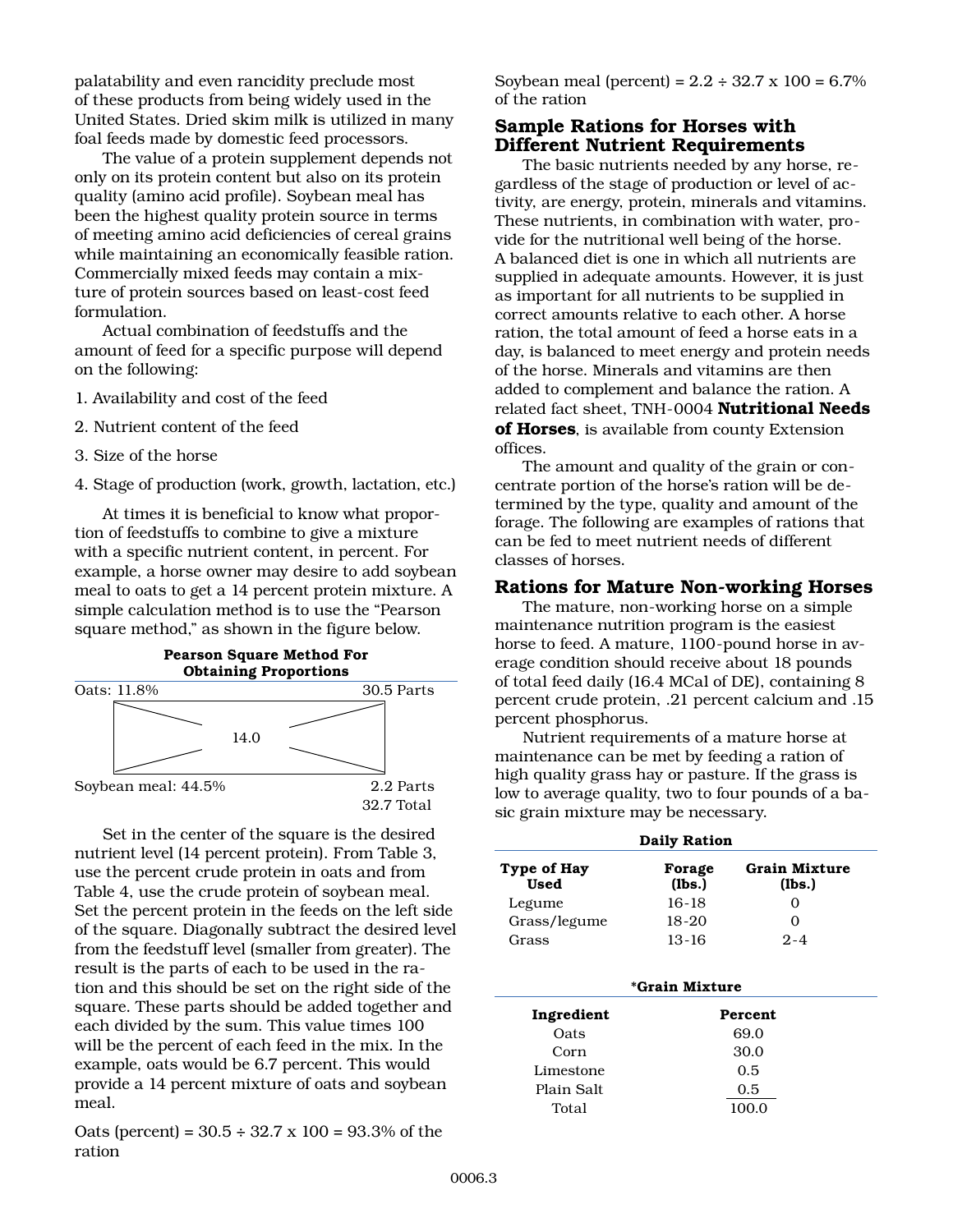# **Rations for Pregnant Broodmares**

A pregnant mare does not need additional nutrients above maintenance during her first eights months of pregnancy. Feeding the mare to meet maintenance requirements will meet her nutritional requirements from early- to mid-gestation.

However, during the last three months of pregnancy, the fetus grows rapidly, and the mare's nutrient requirements increase substantially. Approximately 18-22 pounds of feed per day (19-20 MCal of DE) will be required to meet the needs of an 1100-pound broodmare. A broodmare in late gestation requires a ration of 9.5 percent crude protein, 41 percent calcium and .31 percent phosphorus. This can be obtained with the following dietary regimens.

**Daily Ration** 1100-Pound Broodmare in Eleventh Month of Pregnancy **Type of Hay Forage Grain Mixture**  Used (lbs.) (lbs.) Legume  $14$   $5<sup>1</sup>$ Grass/Legume  $14$   $7<sup>2</sup>$ Grass  $14$   $8^3$ 

| $1, 2$ Grain Mixture<br>(Fed with legume hay or grass/legume mixture) |         |  |
|-----------------------------------------------------------------------|---------|--|
| Ingredient                                                            | Percent |  |
| Oats                                                                  | 61.5    |  |
| Corn                                                                  | 30.0    |  |
| Wheat Bran                                                            | 5.0     |  |
| Plain Salt                                                            | 0.5     |  |
| Molasses                                                              | 3.0     |  |
| Total                                                                 | 100.0   |  |
| <sup>3</sup> Grain Mixture<br>(Fed with grass hay)                    |         |  |

| Ingredient   | Percent |
|--------------|---------|
| Oats         | 53.5    |
| Corn         | 27.0    |
| Soybean Meal | 10.0    |
| Wheat Bran   | 5.0     |
| Limestone    | 1.0     |
| Plain Salt   | 0.5     |
| Molasses     | 3.0     |
| Total        | 100.0   |

# **Rations for Lactating Broodmares Nursing Foals**

The period of time when a mare is nursing a foal is one of critical nutritional stress. The mare must provide milk for the new foal, maintain her own body needs, recover from foaling and rebreed. Failure to meet nutrient requirements will result in decreased milk production, excessive weight loss and interference with rebreeding. The lactating 1100-pound mare, during the first three months of lactation, requires about 25 pounds of total daily feed (28 MCal of DE) containing approximately 12 percent crude protein, .47 percent calcium and .30 percent phosphorus. This represents about a 40 percent increase in energy and 25 percent increase in protein over the pregnant mare in late gestation (eleventh month).

Requirements can be met with the following examples. The rations are those for an 1100 pound mare in the first three months of lactation.

|             | <b>Daily Ration</b><br>$1100$ -lb. mare in<br>the first three months of lactation |                      |
|-------------|-----------------------------------------------------------------------------------|----------------------|
| Type of Hay | Forage                                                                            | <b>Grain Mixture</b> |
| <b>Used</b> | (lbs.)                                                                            | (lbs.)               |

| <br><b>Used</b> | $\sim$ ,<br>(lbs.) | ---------------<br>(lbs.) |
|-----------------|--------------------|---------------------------|
| Legume          | 14                 | 10 <sup>1</sup>           |
| Grass/Legume    | 14                 | 11 <sup>2</sup>           |
| Grass           | 14                 | 193                       |

#### **1, 2 Grain Mixture**

(Fed with legume hay or grass/legume mixture)

| Ingredient          | <b>Percent</b> |
|---------------------|----------------|
| Oats                | 57.0           |
| Corn                | 29.0           |
| Soybean Meal        | 5.0            |
| Wheat Bran          | 5.0            |
| Molasses            | 3.0            |
| Dicalcium Phosphate | 0.5            |
| Plain Salt          | 0.5            |
| Total               |                |

## **<sup>3</sup> Grain Mixture**

| (Fed with grass hay) |                |  |
|----------------------|----------------|--|
| Ingredient           | <b>Percent</b> |  |
| Oats                 | 51.0           |  |
| Corn                 | 24.0           |  |
| Soybean Meal         | 15.0           |  |
| Wheat Bran           | 5.0            |  |
| Molasses             | 3.0            |  |
| Limestone            | 1.0            |  |
| Dicalcium Phosphate  | 0.5            |  |
| Plain Salt           | 0.5            |  |
| Total                |                |  |

# **Rations for Nursing Foals**

Nursing foals, 2 to 3 months of age, require more nutrients for optimum growth and development than are provided in mare's milk. Therefore, providing additional nutrients is essential for the adequate growth rate of these foals. A creep feeder contains a specially formulated creep feed for a foal without allowing the mare access to the feed. The digestive tract of a foal is capable of limited utilization of forage at this very early age. A free choice legume hay may be offered, although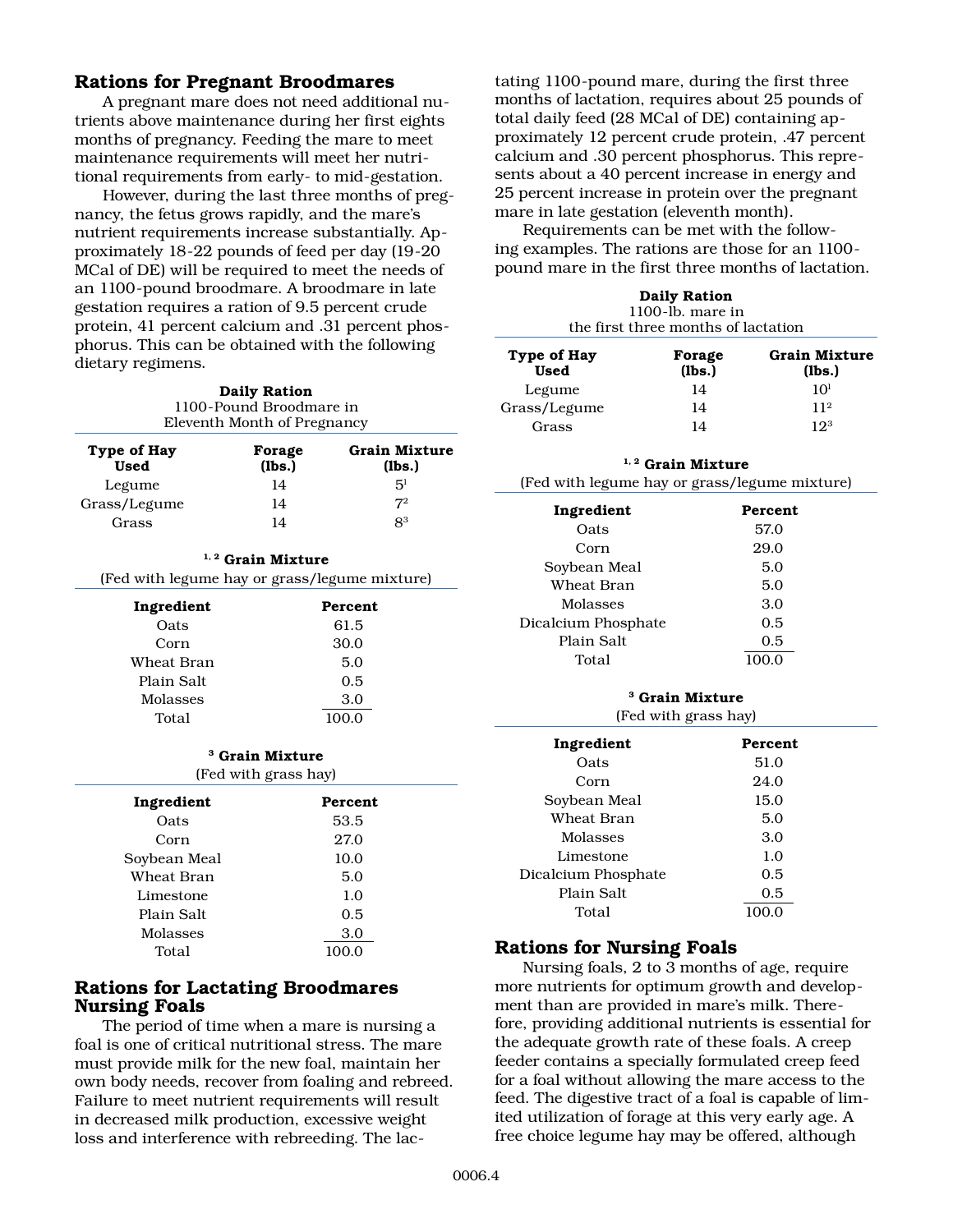consumption will be small. The creep feed should be highly digestible, well-balanced and fed free choice. A creep feed should contain about 16 percent crude protein, .70 percent calcium and .40 percent phosphorus. A sample creep ration is presented below:

| Creep Mixture       |                |  |
|---------------------|----------------|--|
| Ingredient          | <b>Percent</b> |  |
| Oats                | 51.0           |  |
| Corn                | 25.0           |  |
| Soybean Meal        | 7.0            |  |
| <b>Molasses</b>     | 5.0            |  |
| Plain Salt          | 0.5            |  |
| Limestone           | 1.0            |  |
| Dicalcium Phosphate | .5             |  |
| Total               |                |  |

# **Rations for Weanlings**

Daily feed intake of weanlings should be about 12 pounds of feed per day (15 MCal of DE). The feed should contain about 13 percent crude protein, with calcium and phosphorus levels at .55 and .30 percent of the diet, respectively. Due to the characteristics of the digestive tract, the forage level is still lower for weanlings than a mature horse. Requirements can be met as follows:

| <b>Daily Ration</b>        |                  |                                |
|----------------------------|------------------|--------------------------------|
| Type of Hay<br><b>Used</b> | Forage<br>(lbs.) | <b>Grain Mixture</b><br>(lbs.) |
| Legume                     | $4 - 5$          | $6 - 71$                       |
| Grass/Legume               | $4 - 5$          | $7 - 8^2$                      |
| Grass                      | $4 - 5$          | $8 - 9^3$                      |

#### Grain Mixture<sup>1,2</sup>

(Fed with legume hay or grass/legume mixture)

| Ingredient          | Percent |
|---------------------|---------|
| Oats                | 54.5    |
| Corn                | 34.0    |
| Soybean Meal        | 7.0     |
| <b>Molasses</b>     | 3.0     |
| Plain Salt          | 0.5     |
| Dicalcium Phosphate | 1.0     |
| Total               |         |

#### **Grain Mixture3**

| (Fed with grass hay) |                |
|----------------------|----------------|
| Ingredient           | <b>Percent</b> |
| Oats                 | 50.0           |
| Corn                 | 28.5           |
| Soybean Meal         | 15.0           |
| Molasses             | 3.0            |
| Limestone            | 2.0            |
| Plain Salt           | 0.5            |
| Dicalcium Phosphate  | 1.0            |
| Total                |                |

# 0006.5

# **Rations for Yearlings (18 Months Old)**

Total Daily feed intake for yearlings should be approximately 16 pounds (20 MCal of DE). The crude protein of the total daily rations is about 11 percent with calcium and phosphorus levels at .35 and .20 percent of the ration, respectively. The following rations can be utilized throughout the year and should meet the nutrient requirements of the yearling.

| <b>Daily Ration</b>        |                  |                         |  |
|----------------------------|------------------|-------------------------|--|
| Type of Hay<br><b>Used</b> | Forage<br>(lbs.) | Grain Mixture<br>(lbs.) |  |
| Legume                     | 8                | $7^{1}$                 |  |
| Grass/Legume               | 8                | 8 <sup>2</sup>          |  |
| Grass                      | 8                | $Q^3$                   |  |

# **Grain Mixture1,2** (Fed with legume hay or grass/legume mixture)

| Ingredient          | <b>Percent</b> |
|---------------------|----------------|
| Oats                | 57.0           |
| Corn                | 34.0           |
| Soybean Meal        | 5.0            |
| Molasses            | 3.0            |
| Dicalcium Phosphate | 0.5            |
| Plain Salt          | 0.5            |
| Total               | 100.0          |

# **Grain Mixture3**

| Ingredient          | <b>Percent</b> |
|---------------------|----------------|
| Oats                | 55.0           |
| Corn                | 30.0           |
| Soybean Meal        | 10.0           |
| Molasses            | 3.0            |
| Dicalcium Phosphate | 0.5            |
| Limestone           | 1.0            |
| Plain Salt          | 0.5            |
| Total               | 100.0          |

# **Rations for Working Horses**

Working horses are divided into three categories for the purpose of assigning nutrient requirements. The first category is light work and refers to horses performing English and Western Pleasure, equitation and bridle path hack. Moderate work would include horses used in ranch work, roping, cutting and barrel racing. Horses doing intense work would include those involved in race training and polo.

The primary consideration is to meet the energy need of the mature working horse. It will take approximately 20-30 pounds of feed per day to meet the energy requirement of a horse in race training. The dietary proportions of this horse would include 10-12 pounds of hay and 16- 18 pounds of grain mixture per day. Lightly and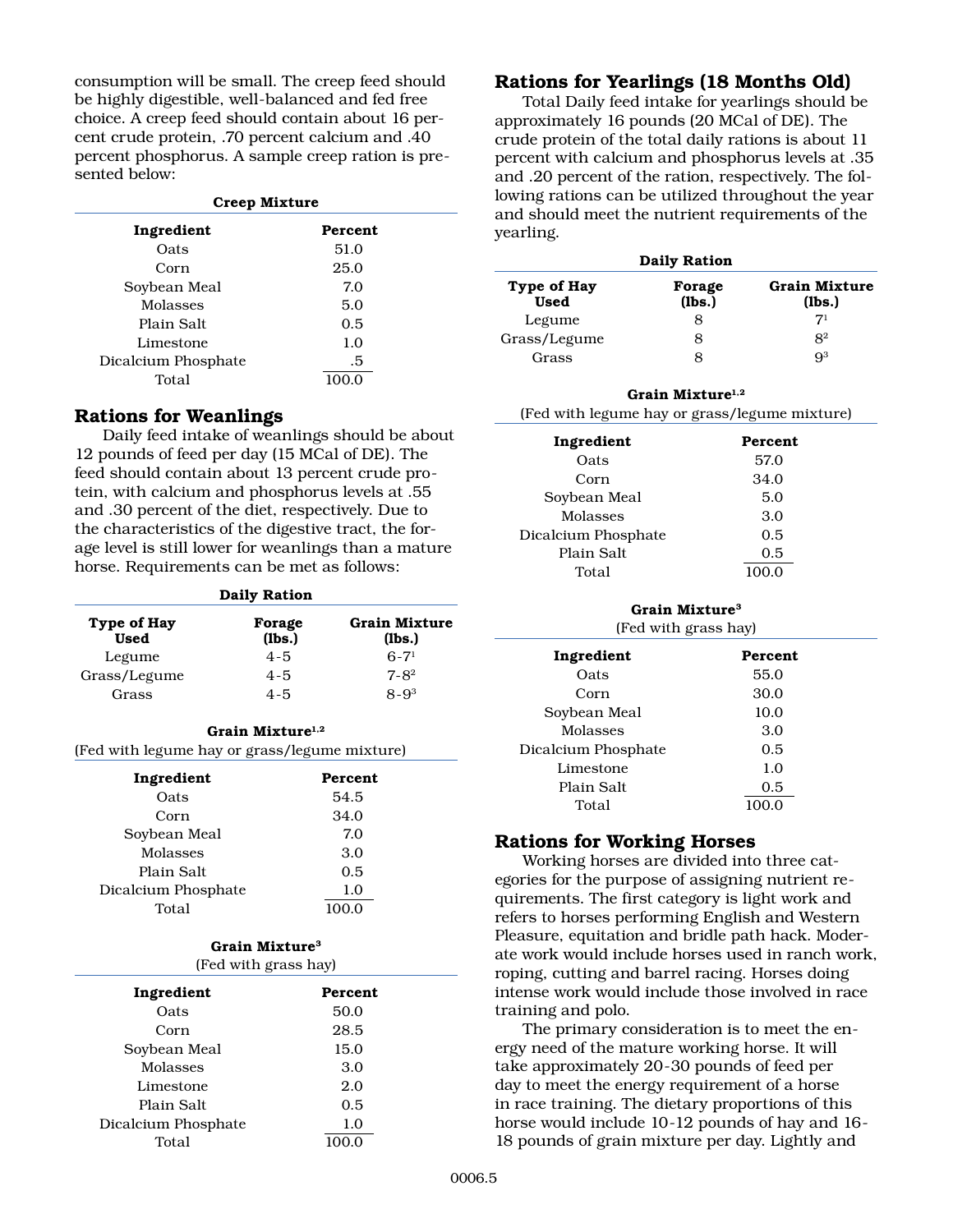moderately worked horses would require about 20-22 and 22-24 pounds of feed, respectively. Performance horse concentrate (grain mixture) and ration are shown below.

| <b>Performance Horse Concentrate</b> |                                  |  |
|--------------------------------------|----------------------------------|--|
| Percent                              |                                  |  |
| 70.0                                 |                                  |  |
| 20.0                                 |                                  |  |
| 5.0                                  |                                  |  |
| 5.0                                  |                                  |  |
| 100.0                                |                                  |  |
|                                      |                                  |  |
| Pounds                               |                                  |  |
| 13.0                                 |                                  |  |
| 8.0                                  |                                  |  |
| 4.0                                  |                                  |  |
| 2.0                                  |                                  |  |
| 0.6                                  |                                  |  |
| 100.0                                |                                  |  |
|                                      | <b>Performance Horse Rations</b> |  |

Most horse owners purchase commercially mixed, prepackaged feeds. Tags on these feeds indicate crude protein, fat, fiber, calcium and phosphorus levels. The fiber content is related to the energy content. The lower fiber feeds contain higher energy levels (Table 5) which should be reflected in the feed pricing schedule. Most commercially mixed feeds contain 8 to 10 percent fiber.

# **Vitamin and Mineral Supplementation**

Many horse owners add vitamin and mineral supplements to their existing rations. However, the horse is able to get most of the necessary vitamins from pasture, hay and grain. Vitamin and mineral availability and content from these plant sources are variable and are required in different amounts based on stage of production or activity by the horse. However, millions of dollars are wasted each year due to overfeeding unnecessary nutritional products to horses already consuming an adequate diet.

# **Summary**

Basically all plant feed sources can be fed to horses if two rules are followed. First, the feed must be properly processed; and second, the feed must be fed in certain quantities to meet nutritional requirements. Obviously, these conditions would only hold true for feeds that were free from diseases and insects. To make a diet that is palatable and nutritious, it is mandatory that only high quality feed ingredients be utilized. High quality ingredients will produce a superior, economical ration.

| Table 1                                                  |
|----------------------------------------------------------|
| Nutrient Content of Selected Legume Hays <sup>1, 2</sup> |

| Hays                                  | Digest. Energy<br>(Mcal/1b.) | Protein<br>(%) | Ca.<br>(%) | P<br>(%) |
|---------------------------------------|------------------------------|----------------|------------|----------|
| <b>LEGUMES</b><br>Alfalfa (mid-bloom) | 0.94                         | 17.00          | 1.24       | 0.22     |
| Alfalfa (full-bloom)                  | 0.89                         | 15.50          | 1.08       | 0.22     |
| Lespedeza, common<br>(mid-bloom)      | 0.88                         | 11.40          | 1.07       | 0.17     |
| Lespedeza, kobe<br>(mid-bloom)        | 0.89                         | 10.00          | 1.11       | 0.32     |
| Clover, red                           | 0.89                         | 13.20          | 1.22       | 0.22     |
| Clover, ladino                        | 0.89                         | 20.00          | 1.20       | 0.30     |

1Nutrient Requirements of Horses, fifth revised edition, 1989. 2Sun-cured hay, as fed basis

**Table 2**

| Table 2<br>Nutrient Content of Selected Grass Hays <sup>1, 2</sup> |                |         |      |      |
|--------------------------------------------------------------------|----------------|---------|------|------|
|                                                                    | Digest. Energy | Protein | Ca   | P    |
| Hays                                                               | (Mcal/lb.)     | (%)     | (%)  | (%)  |
| GRASSES                                                            |                |         |      |      |
| Bermuda, coastal                                                   |                |         |      |      |
| $(15-28 \text{ days growth})$                                      | 0.87           | 10.60   | 0.35 | 0.24 |
| Bermuda, coastal                                                   |                |         |      |      |
| $(45-56 \text{ days growth})$ 0.79                                 |                | 7.30    | 0.24 | 0.17 |
|                                                                    |                | 8.60    | 0.43 | 0.20 |
| Timothy<br>(mid-bloom)                                             | 0.80           |         |      |      |
| Orchard grass                                                      | 0.78           | 7.60    | 0.24 | 0.27 |
| (late-bloom)                                                       |                |         |      |      |
| Bluegrass, Kentucky                                                |                |         |      |      |
| (full-bloom)                                                       | 0.72           | 8.20    | 0.24 | 0.25 |
|                                                                    |                |         |      |      |
| Fescue, Kentucky                                                   |                |         |      |      |
| (full-bloom)                                                       | 0.86           | 11.80   | 0.40 | 0.29 |
| Prairie, midwest                                                   | 0.67           | 5.80    | 0.32 | 0.12 |
|                                                                    |                |         |      |      |

<sup>1</sup> Nutrient Requirements of Horses, fifth revised edition, 1989. 2 Sun-cured hay, as fed basis